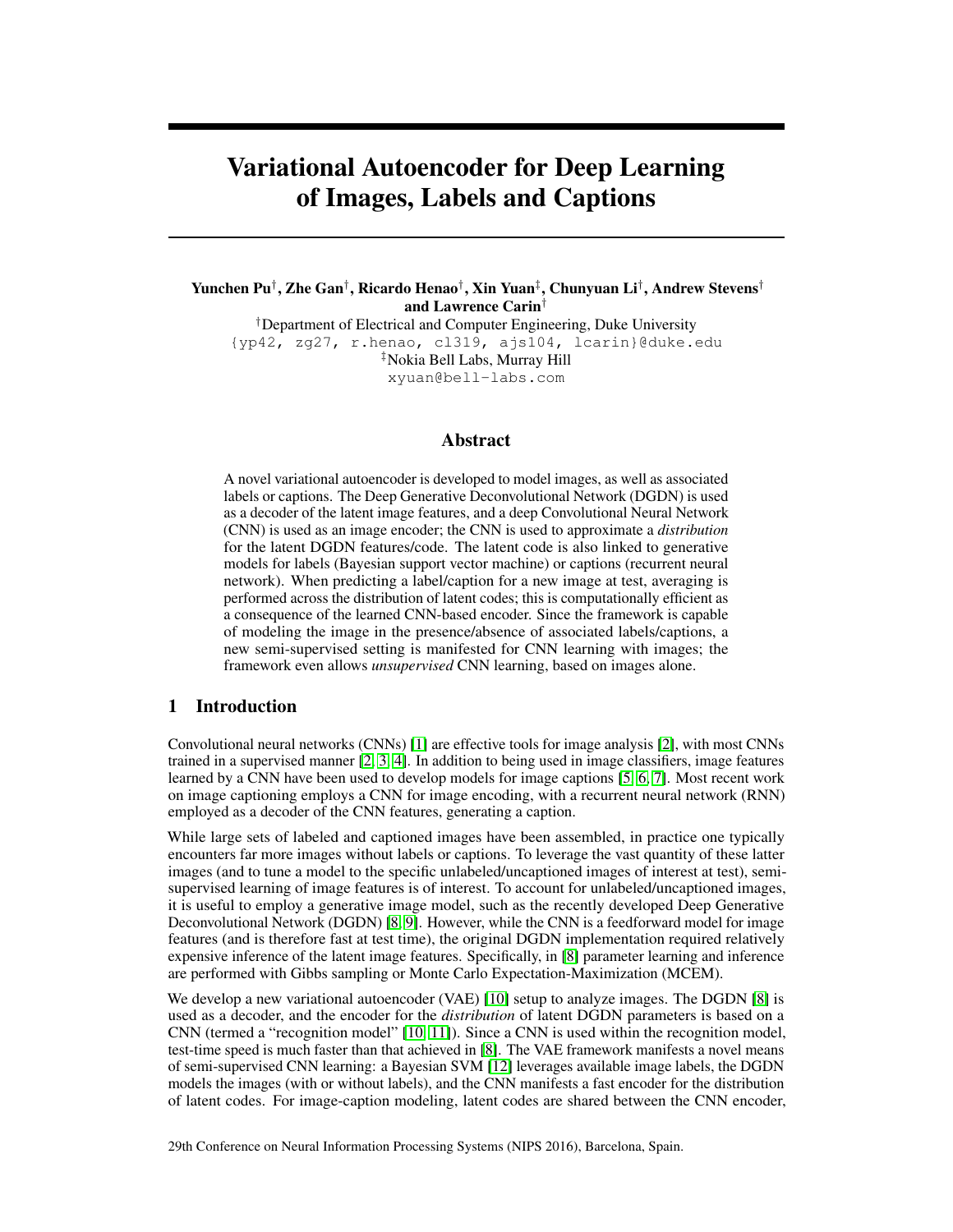DGDN decoder, and RNN caption model; the VAE learns all model parameters jointly. These models are also applicable to images alone, yielding an *unsupervised* method for CNN learning.

Our DGDN-CNN model for images is related to but distinct from prior convolutional variational auto-encoder networks [\[13,](#page-8-12) [14,](#page-8-13) [15\]](#page-8-14). In those models the pooling process in the encoder network is *deterministic* (max-pooling), as is the unpooling process in the decoder [\[14\]](#page-8-13) (related to upsampling [\[13\]](#page-8-12)). Our model uses *stochastic* unpooling, in which the unpooling map (upsampling) is inferred from the data, by maximizing a variational lower bound.

Summarizing, the contributions of this paper include:  $(i)$  a new VAE-based method for deep deconvolutional learning, with a CNN employed within a recognition model (encoder) for the posterior distribution of the parameters of the image generative model (decoder);  $(ii)$  demonstration that the fast CNN-based encoder applied to the DGDN yields accuracy comparable to that provided by Gibbs sampling and MCEM based inference, while being much faster at test time;  $(iii)$  the first semi-supervised CNN classification results, applied to large-scale image datasets; and  $(iv)$  extensive experiments on image-caption modeling, in which we demonstrate the advantages of jointly learning the image features and caption model (we also present semi-supervised experiments for image captioning).

## <span id="page-1-3"></span>2 Variational Autoencoder Image Model

#### 2.1 Image Decoder: Deep Deconvolutional Generative Model

Consider N images  $\{X^{(n)}\}_{n=1}^N$ , with  $X^{(n)} \in \mathbb{R}^{N_x \times N_y \times N_c}$ ;  $N_x$  and  $N_y$  represent the number of pixels in each spatial dimension, and N<sub>c</sub> denotes the number of color bands in the image ( $N_c = 1$  for gray-scale images and  $N_c = 3$  for RGB images).

To introduce the image decoder (generative model) in its simplest form, we first consider a decoder with  $L = 2$  layers. The code  $\{S^{(n,k_2,2)}\}_{k_2=1}^{K_2}$  feeds the decoder at the top (layer 2), and at the bottom (layer 1) the image  $X^{(n)}$  is generated:

<span id="page-1-2"></span><span id="page-1-1"></span>Layer 2: 
$$
\tilde{\mathbf{S}}^{(n,2)} = \sum_{k_2=1}^{K_2} \mathbf{D}^{(k_2,2)} * \mathbf{S}^{(n,k_2,2)}
$$
 (1)

<span id="page-1-0"></span>Unpool: 
$$
\mathbf{S}^{(n,1)} \sim \text{unpool}(\tilde{\mathbf{S}}^{(n,2)})
$$
 (2)

Layer 1: 
$$
\tilde{\mathbf{S}}^{(n,1)} = \sum_{k_1=1}^{K_1} \mathbf{D}^{(k_1,1)} * \mathbf{S}^{(n,k_1,1)}
$$
 (3)

Data Generation: 
$$
\mathbf{X}^{(n)} \sim \mathcal{N}(\tilde{\mathbf{S}}^{(n,1)}, \alpha_0^{-1}\mathbf{I})
$$
 (4)

Equation [\(4\)](#page-1-0) is meant to indicate that  $\mathbb{E}(\mathbf{X}^{(n)}) = \tilde{\mathbf{S}}^{(n,1)}$ , and each element of  $\mathbf{X}^{(n)} - \mathbb{E}(\mathbf{X}^{(n)})$  is iid zero-mean Gaussian with precision  $\alpha_0$ .

Concerning notation, expressions with two superscripts,  $\mathbf{D}^{(k_l,l)}$ ,  $\mathbf{S}^{(n,l)}$  and  $\tilde{\mathbf{S}}^{(n,l)}$ , for layer  $l \in \{1,2\}$ and image  $n \in \{1, ..., N\}$ , are 3D tensors. Expressions with three superscripts,  $S^{(n,k_l,l)}$ , are 2D activation maps, representing the  $k_l$ th "slice" of 3D tensor  $\mathbf{S}^{(n,l)}$ ;  $\mathbf{S}^{(n,k_l,l)}$  is the spatially-dependent activation map for image  $n$ , dictionary element  $k_l \in \{1,\ldots,K_l\},$  at layer  $l$  of the model. Tensor  $\mathbf{S}^{(n,l)}$ is formed by spatially aligning and "stacking" the  $\{S^{(n,k_l,l)}\}_{k_l=1}^{K_l}$ . Convolution  $D^{(k_l,l)} * S^{(n,k_l,l)}$ between 3D  $\mathbf{D}^{(k_l,l)}$  and 2D  $\mathbf{S}^{(n,k_l,l)}$  indicates that each of the  $K_{l-1}$  2D "slices" of  $\mathbf{D}^{(k_l,l)}$  is convolved with the spatially-dependent  $S^{(n,k_l,l)}$ ; upon aligning and "stacking" these convolutions, a *tensor output* is manifested for  $\mathbf{D}^{(k_l,l)} \ast \mathbf{S}^{(n,k_l,l)}$  (that tensor has  $K_{l-1}$  2D slices).

Assuming dictionary elements  $\{D^{(k_l,l)}\}$  are known, along with the precision  $\alpha_0$ . We now discuss the generative process of the decoder. The layer-2 activation maps  $\{S^{(n,k_2,2)}\}_{k_2=1}^{K_2}$  are the code that enters the decoder. Activation map  $\mathbf{S}^{(n,k_2,2)}$  is spatially convolved with  $\mathbf{D}^{(k_2,2)}$ , yielding a 3D tensor; summing over the  $K_2$  such tensors manifested at layer-2 yields the pooled 3D tensor  $\tilde{S}^{(n,2)}$ . Stochastic *unpooling* (discussed below) is employed to go from  $\tilde{S}^{(n,2)}$  to  $S^{(n,1)}$ . Slice  $k_1$  of  $S^{(n,1)}$ ,  $\mathbf{S}^{(n,k_1,1)}$ , is convolved with  $\mathbf{D}^{(k_1,1)}$ , and summing over  $k_1$  yields  $\mathbb{E}(\mathbf{X}^{(n)})$ .

For the stochastic unpooling,  $S^{(n,k_1,1)}$  is partitioned into contiguous  $p_x \times p_y$  pooling blocks (analo-gous to pooling blocks in CNN-based activation maps [\[1\]](#page-8-0)). Let  $z_{i,j}^{(n,k_1,1)} \in \{0,1\}^{p_x p_y}$  be a vector of  $p_x p_y - 1$  zeros, and a single one;  $z_{i,j}^{(n,k_1,1)}$  corresponds to pooling block  $(i, j)$  in  $\mathbf{S}^{(n,k_1,1)}$ . The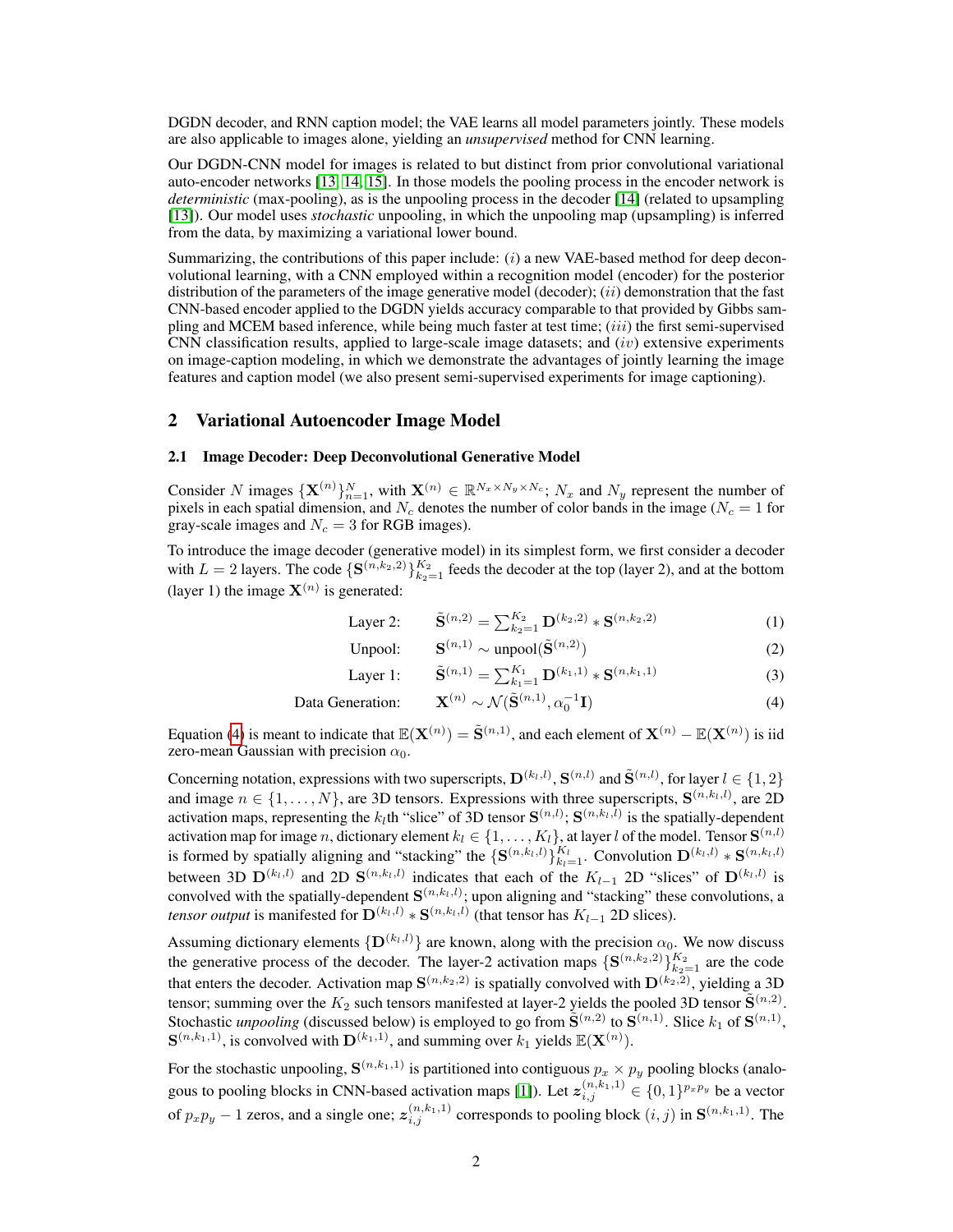location of the non-zero element of  $z_{i,j}^{(n,k_1,1)}$  identifies the location of the *single* non-zero element in the corresponding pooling block of  $S^{(n,k_1,1)}$ . The non-zero element in pooling block  $(i, j)$  of  $\mathbf{S}^{(n,k_1,1)}$  is set to  $\tilde{S}^{(n,k_1,2)}_{i,j}$ , *i.e.*, element  $(i,j)$  in slice  $k_1$  of  $\tilde{\mathbf{S}}^{(n,2)}$ . Within the *prior* of the decoder, we impose  $\mathbf{z}_{i,j}^{(n,k_1,1)} \sim \text{Mult}(1;1/(p_xp_y),\ldots,1/(p_xp_y)).$  Both  $\tilde{\mathbf{S}}^{(n,2)}$  and  $\mathbf{S}^{(n,2)}$  are 3D tensors with  $K_1$  2D slices; as a result of the unpooling, the 2D slices in the *sparse*  $S^{(n,2)}$  have  $p_x p_y$  times more elements than the corresponding slices in the *dense*  $\tilde{S}^{(n,2)}$ .

The above model may be replicated to constitute  $L > 2$  layers. The decoder is represented concisely as  $p_{\alpha}(\mathbf{X}|s,z)$ , where vector s denotes the "unwrapped" set of top-layer features  $\{\mathbf{S}^{(\cdot,k_L,L)}\}$ , and vector z denotes the unpooling maps at all L layers. The model parameters  $\alpha$  are the set of dictionary elements at the L layers, as well as the precision  $\alpha_0$ . The prior over the code is  $p(s) = \mathcal{N}(0, I)$ .

## 2.2 Image Encoder: Deep CNN

To make explicit the connection between the proposed CNN-based encoder and the above decoder, we also initially illustrate the encoder with an  $L = 2$  layer model. While the two-layer decoder in [\(1\)](#page-1-1)-[\(4\)](#page-1-0) is top-down, starting at layer 2, the encoder is bottom-up, starting at layer 1 with image  $\mathbf{X}^{(n)}$ :

Layer 1:  $\tilde{\mathbf{C}}^{(n,k_1,1)} = \mathbf{X}^{(n)} *_{s} \mathbf{F}^{(k_1,1)}$ ,  $k_1 = 1, ..., K_1$  (5)

<span id="page-2-1"></span><span id="page-2-0"></span>
$$
\text{Pool:} \qquad \mathbf{C}^{(n,1)} \sim \text{pool}(\tilde{\mathbf{C}}^{(n,1)}) \tag{6}
$$

Layer 2: 
$$
\tilde{\mathbf{C}}^{(n,k_2,2)} = \mathbf{C}^{(n,1)} *_{s} \mathbf{F}^{(k_2,2)}, k_2 = 1, ..., K_2
$$
 (7)

Code Generation: 
$$
s_n \sim \mathcal{N}\left(\mu_\phi(\tilde{\mathbf{C}}^{(n,2)}), \text{diag}(\sigma^2_\phi(\tilde{\mathbf{C}}^{(n,2)}))\right)
$$
 (8)

Image  $\mathbf{X}^{(n)}$  and filter  $\mathbf{F}^{(k_1,1)}$  are each tensors, composed of  $N_c$  stacked 2D images ("slices"). To implement  $X^{(n)} *_{s} F^{(k_1,1)}$ , the respective spatial slices of  $X^{(n)}$  and  $F^{(k_1,1)}$  are convolved; the results of the  $N_c$  convolutions are aligned spatially and *summed*, yielding a single 2D spatially-dependent filter output  $\tilde{C}^{(n,k_1,1)}$  (hence notation  $*_s$ , to distinguish  $*$  in [\(1\)](#page-1-1)-[\(4\)](#page-1-0)).

The 2D maps  $\{\tilde{C}^{(n,k_1,1)}\}_{k_1=1}^{K_1}$  are aligned spatially and "stacked" to constitute the 3D tensor  $\tilde{C}^{(n,1)}$ . Each contiguous  $p_x \times p_y$  pooling region in  $\tilde{\mathbf{C}}^{(n,1)}$  is stochastically pooled to constitute  $\mathbf{C}^{(n,1)}$ ; the *posterior* pooling statistics in [\(6\)](#page-2-0) are detailed below. Finally, the pooled tensor  $\mathbf{C}^{(n,1)}$  is convolved with  $K_2$  layer-2 filters  $\{F^{(k_2,2)}\}_{k_2=1}^{K_2}$ , each of which yields the 2D feature map  $\tilde{C}^{(n,k_2,2)}$ ; the  $K_2$ feature maps  $\{\tilde{\mathbf{C}}^{(n,k_2,2)}\}_{k_2=1}^{K_2}$  are aligned and "stacked" to manifest  $\tilde{\mathbf{C}}^{(n,2)}$ .

Concerning the pooling in [\(6\)](#page-2-0), let  $\tilde{\mathbf{C}}_{i,j}^{(n,k_1,1)}$  reflect the  $p_xp_y$  components in pooling block  $(i, j)$  of  $ilde{C}^{(n,k_1,1)}$ . Using a multi-layered perceptron (MLP), this is mapped to the  $p_xp_y$ -dimensional real vector  $\boldsymbol{\eta}^{(n,k_1,1)}_{i,j} = \text{MLP}(\tilde{\mathbf{C}}^{(n,k_1,1)}_{i,j}),$  defined as  $\boldsymbol{\eta}^{(n,k_1,1)}_{i,j} = \mathbf{W}_1\boldsymbol{h},$  with  $\boldsymbol{h} = \tanh\left(\mathbf{W}_2$ vec $(\tilde{\mathbf{C}}^{(n,k_1,1)}_{i,j})\right)$ . The pooling vector is drawn  $z_{i,j}^{(n,k_1,1)} \sim \text{Mult}(1; \text{Softmax}(\boldsymbol{\eta}_{i,j}^{(n,k_1,1)}));$  as a recognition model,  $Mult(1; Softmax(\boldsymbol{\eta}_{i,j}^{(n,k_1,1)}))$  is also treated as the *posterior* distribution for the DGDN *unpooling* in [\(2\)](#page-1-2). Similarly, to constitute functions  $\mu_{\phi}(\tilde{C}^{(n,2)})$  and  $\sigma_{\phi}^2(\tilde{C}^{(n,2)})$  in [\(8\)](#page-2-1), each layer of  $\tilde{C}^{(n,2)}$  is fed through a distinct MLP. Details are provided in the Supplementary Material (SM).

Parameters  $\phi$  of  $q_{\phi}(s, z | \textbf{X})$  correspond to the filter banks  $\{\textbf{F}^{(k_l, l)}\}$ , as well as the parameters of the MLPs. The encoder is a CNN (yielding fast testing), utilized in a novel manner to manifest a *posterior* distribution on the parameters of the decoder. As discussed in Section [4,](#page-3-0) the CNN is trained in a novel manner, allowing *semi-supervised* and even *unsupervised* CNN learning.

## 3 Leveraging Labels and Captions

#### <span id="page-2-2"></span>3.1 Generative Model for Labels: Bayesian SVM

Assume a label  $\ell_n \in \{1, ..., C\}$  is associated with training image  $\mathbf{X}^{(n)}$ ; in the discussion that follows, labels are assumed available for each image (for notational simplicity), but in practice only a subset of the  $N$  training images need have labels. We design  $C$  one-versus-all binary SVM classifiers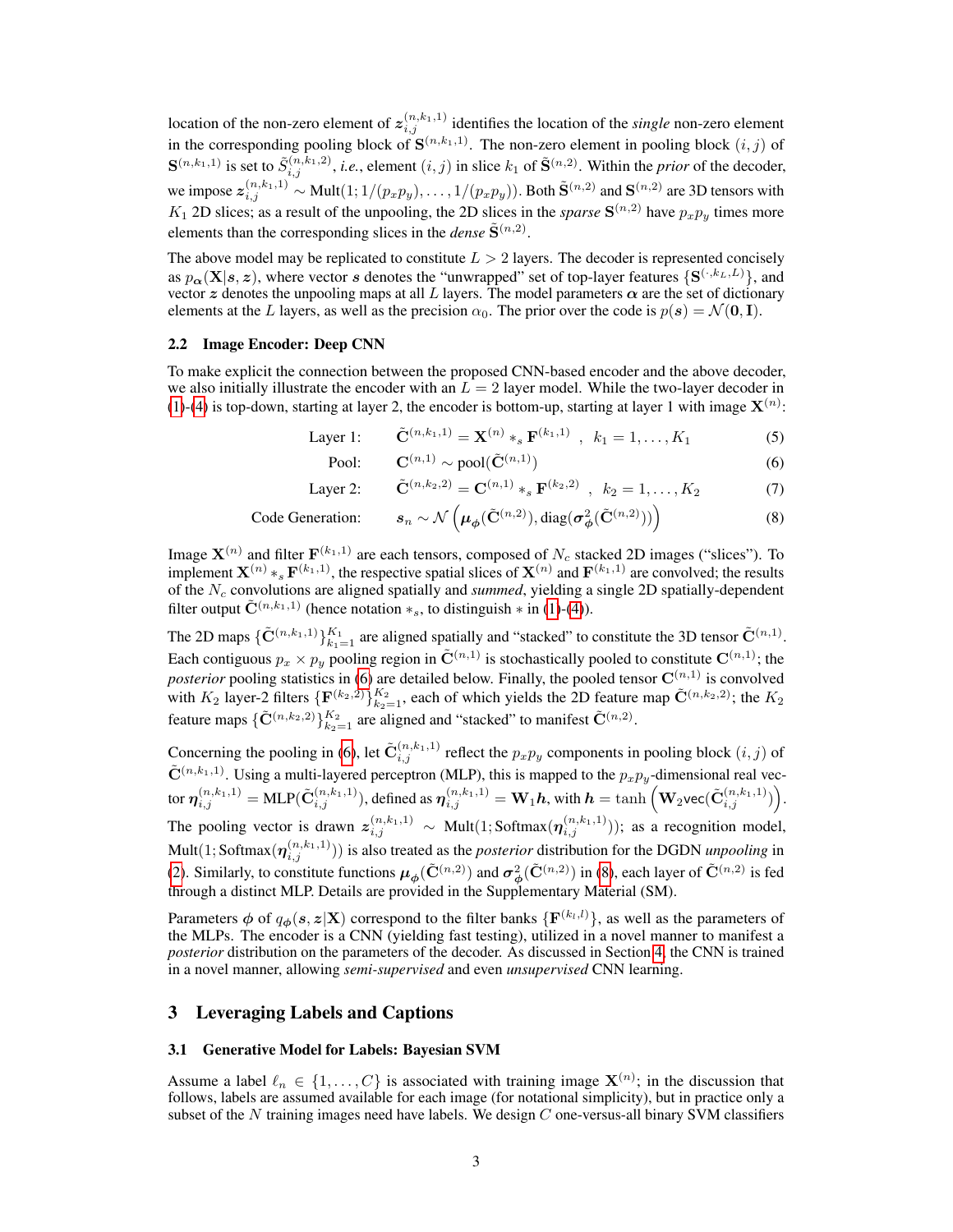[\[16\]](#page-8-15), responsible for mapping top-layer image features  $s_n$  to label  $\ell_n$ ;  $s_n$  is the same image code as in [\(8\)](#page-2-1), from the top DGDN layer. For the  $\ell$ -th classifier, with  $\ell \in \{1, \ldots, C\}$ , the problem may be posed as training with  $\{s_n, y_n^{(\ell)}\}_{n=1}^N$ , with  $y_n^{(\ell)} \in \{-1, 1\}$ . If  $\ell_n = \ell$  then  $y_n^{(\ell)} = 1$ , and  $y_n^{(\ell)} = -1$ otherwise. Henceforth we consider the Bayesian SVM for each one of the binary learning tasks, with labeled data  $\{\boldsymbol{s}_n, y_n\}_{n=1}^N$ .

Given a feature vector  $s$ , the goal of the SVM is to find an  $f(s)$  that minimizes the objective function  $\gamma \sum_{n=1}^{N} \max(1 - y_n f(\boldsymbol{s}_n), 0) + R(f(\boldsymbol{s})),$  where  $\max(1 - y_n f(\boldsymbol{s}_n), 0)$  is the hinge loss,  $R(f(\boldsymbol{s}))$  is a regularization term that controls the complexity of  $f(s)$ , and  $\gamma$  is a tuning parameter controlling the trade-off between error penalization and the complexity of the classification function. Recently, [\[12\]](#page-8-11) showed that for the linear classifier  $f(\bm{s}) = \bm{\beta}^T\bm{s}$ , minimizing the SVM objective function is equivalent to estimating the mode of the pseudo-posterior of  $\beta$ :  $p(\beta | \mathbf{S}, \mathbf{y}, \gamma) \propto \prod_{n=1}^{N} \mathcal{L}(y_n | s_n, \beta, \gamma) p(\beta | \cdot),$ where  $\mathbf{y} = [y_1 \dots y_N]^T$ ,  $\mathbf{S} = [s_1 \dots s_N]$ ,  $\mathcal{L}(y_n | s_n, \beta, \gamma)$  is the pseudo-likelihood function, and  $p(\bm{\beta}|\cdot)$  is the prior distribution for the vector of coefficients  $\bm{\beta}.$  In [\[12\]](#page-8-11) it was shown that  $\mathcal{L}(y_n|\bm{s}_n,\bm{\beta},\gamma)$ admits a location-scale mixture of normals representation by introducing latent variables  $\lambda_n$ :

<span id="page-3-1"></span>
$$
\mathcal{L}(y_n|\mathbf{s}_n,\boldsymbol{\beta},\gamma) = e^{-2\gamma \max(1-y_n\boldsymbol{\beta}^T\mathbf{s}_n,0)} = \int_0^\infty \frac{\sqrt{\gamma}}{\sqrt{2\pi\lambda_n}} \exp\left(-\frac{(1+\lambda_n-y_n\boldsymbol{\beta}^T\mathbf{s}_n)^2}{2\gamma^{-1}\lambda_n}\right) d\lambda_n.
$$
 (9)

Note that [\(9\)](#page-3-1) is a mixture of Gaussian distributions w.r.t. random variable  $y_n\bm{\beta}^T\bm{s}_n$ , where the mixture is formed with respect to  $\lambda_n$ , which controls the mean and variance of the Gaussians. This encourages data augmentation for variable  $\lambda_n$ , permitting efficient Bayesian inference (see [\[12,](#page-8-11) [17\]](#page-8-16) for details).

Parameters  $\{\beta_\ell\}_{\ell=1}^C$  for the C binary SVM classifiers are analogous to the fully connected parameters of a softmax classifier connected to the top of a traditional CNN [\[2\]](#page-8-1). If desired, the pseudo-likelihood of the SVM-based classifier can be replaced by a softmax-based likelihood. In Section [5](#page-4-0) we compare performance of the SVM and softmax based classifiers.

### <span id="page-3-2"></span>3.2 Generative Model for Captions

For image n, assume access to an associated caption  $\mathbf{Y}^{(n)}$ ; for notational simplicity, we again assume a caption is available for each training image, although in practice captions may only be available on a subset of images. The caption is represented as  $\mathbf{Y}^{(n)} = (\mathbf{y}_1^{(n)}, \dots, \mathbf{y}_{T_n}^{(n)})$  $\binom{n}{T_n}$ , and  $\boldsymbol{y}_t^{(n)}$  is a 1-of-V ("one-hot") encoding, with V the size of the vocabulary, and  $T_n$  the length of the caption for image n. Word t,  $y_t^{(n)}$ , is embedded into an M-dimensional vector  $w_t^{(n)} = \mathbf{W}_e y_t^{(n)}$ , where  $\mathbf{W}_e \in \mathbb{R}^{M \times V}$  is a word embedding matrix (to be learned), *i.e.*,  $w_t^{(n)}$  is a column of  $\mathbf{W}_e$ , chosen by the one-hot  $y_t^{(n)}$ .

The probability of caption  ${\bf Y}^{(n)}$  given top-layer DGDN image features  $s_n$  is defined as  $p({\bf Y}^{(n)}|s_n)=$  $p(\bm{y}_1^{(n)}|\bm{s}_n)\prod_{t=2}^{T_n}p(\bm{y}_t^{(n)}|\bm{y}_{\leq t}^{(n)},\bm{s}_n)$ . Specifically, we generate the first word  $\bm{y}_1^{(n)}$  from  $\bm{s}_n$ , with  $p(\bm{y}_1^{(n)}) = \text{softmax}(\mathbf{V}\bm{h}_1^{(n)})$ , where  $\bm{h}_1^{(n)} = \tanh(\mathbf{C}\bm{s}_n)$ . Bias terms are omitted for simplicity. All other words in the caption are then sequentially generated using a recurrent neural network (RNN), until the end-sentence symbol is generated. Each conditional  $p(\bm{y}_t^{(n)} | \bm{y}_{ is specified as$ softmax $(\mathbf{V}\boldsymbol{h}^{(n)}_t)$ , where  $\boldsymbol{h}^{(n)}_t$  is recursively updated through  $\boldsymbol{h}^{(n)}_t = \mathcal{H}(\boldsymbol{w}^{(n)}_{t-1},\boldsymbol{h}^{(n)}_{t-1})$ . C and V are weight matrices (to be learned), and  $V$  is used for computing a distribution over words.

The transition function  $\mathcal{H}(\cdot)$  can be implemented with a *gated* activation function, such as Long Short-Term Memory (LSTM) [\[18\]](#page-8-17) or a Gated Recurrent Unit (GRU) [\[19\]](#page-8-18). Both LSTM and GRU have been proposed to address the issue of learning long-term dependencies. In experiments we have found that GRU provides slightly better performance than LSTM (we implemented and tested both), and therefore the GRU is used.

# <span id="page-3-0"></span>4 Variational Learning of Model Parameters

To make the following discussion concrete, we describe learning and inference within the context of images and captions, combining the models in Sections [2](#page-1-3) and [3.2.](#page-3-2) This learning setup is also applied to model images with associated labels, with the caption model replaced in that case with the Bayesian SVM of Section [3.1](#page-2-2) (details provided in the SM). In the subsequent discussion we employ the image encoder  $q_{\phi}(s, z|\mathbf{X})$ , the image decoder  $p_{\alpha}(\mathbf{X}|s, z)$ , and the generative model for the caption (denoted  $p_{\psi}(\mathbf{Y}|\mathbf{s})$ , where  $\psi$  represents the GRU parameters).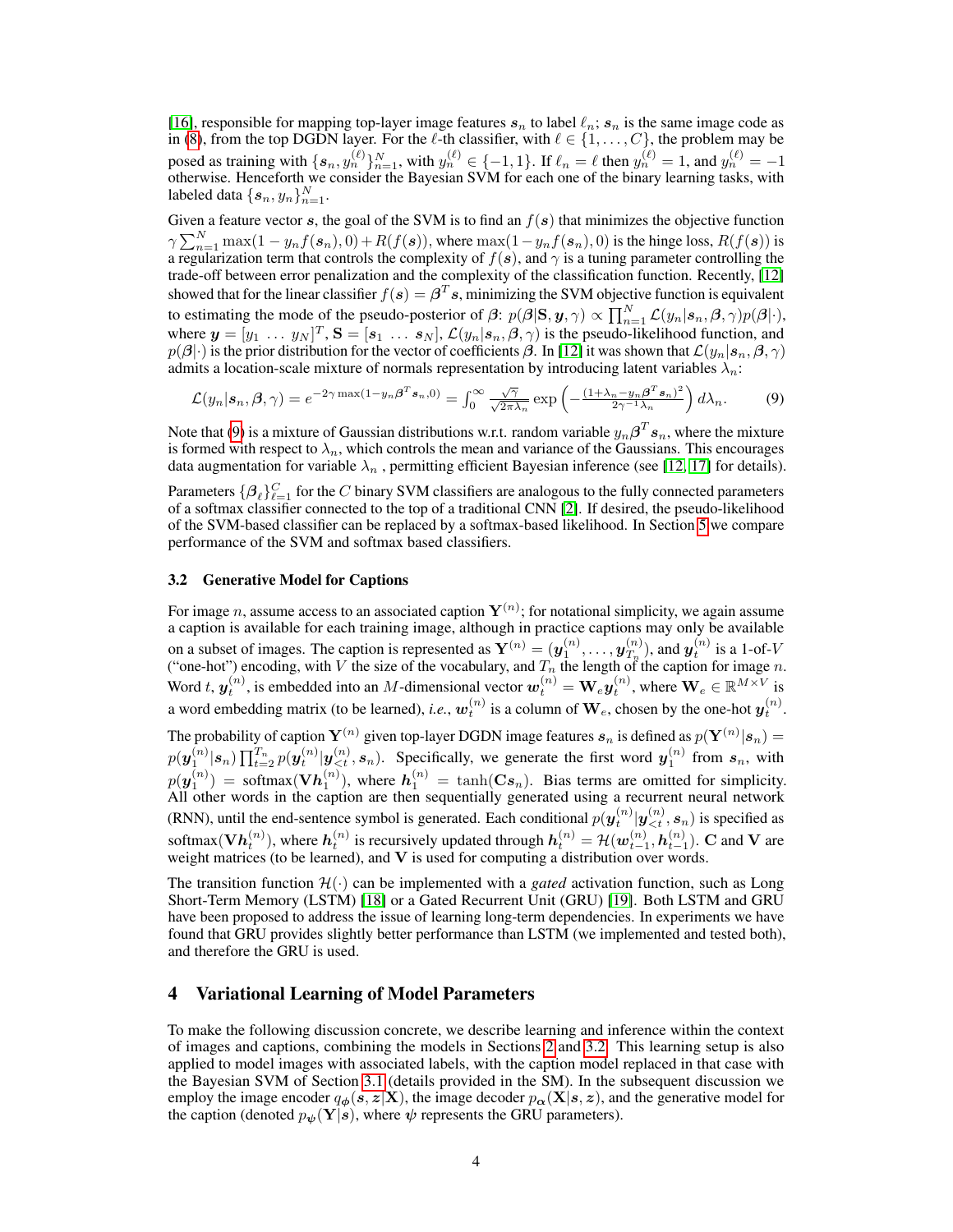The desired parameters  $\{\phi, \alpha, \psi\}$  are optimized by minimizing the variational lower bound. For a single captioned image, the variational lower bound  $\mathcal{L}_{\phi,\alpha,\psi}(\mathbf{X}, \mathbf{Y})$  can be expressed as

$$
\mathcal{L}_{\boldsymbol{\phi}, \boldsymbol{\alpha}, \boldsymbol{\psi}}(\mathbf{X}, \mathbf{Y}) = \xi \big\{ \mathbb{E}_{q_{\boldsymbol{\phi}}(\boldsymbol{s}|\mathbf{X})} [\log p_{\boldsymbol{\psi}}(\mathbf{Y}|\boldsymbol{s})] \big\} + \mathbb{E}_{q_{\boldsymbol{\phi}}(\boldsymbol{s}, \boldsymbol{z}|\mathbf{X})} [\log p_{\boldsymbol{\alpha}}(\mathbf{X}, \boldsymbol{s}, \boldsymbol{z}) - \log q_{\boldsymbol{\phi}}(\boldsymbol{s}, \boldsymbol{z}|\mathbf{X})]
$$

where  $\xi$  is a tuning parameter that balances the two components of  $\mathcal{L}_{\phi,\alpha,\psi}(\mathbf{X},\mathbf{Y})$ . When  $\xi$  is set to zero, it corresponds to the variational lower bound for a single uncaptioned image:

$$
\mathcal{U}_{\phi,\alpha}(\mathbf{X}) = \mathbb{E}_{q_{\phi}(\mathbf{s},\mathbf{z}|\mathbf{X})}[\log p_{\alpha}(\mathbf{X},\mathbf{s},\mathbf{z}) - \log q_{\phi}(\mathbf{s},\mathbf{z}|\mathbf{X})] \tag{10}
$$

The lower bound for the entire dataset is then:

$$
\mathcal{J}_{\boldsymbol{\phi}, \boldsymbol{\alpha}, \boldsymbol{\psi}} = \sum_{(\mathbf{X}, \mathbf{Y}) \in \mathcal{D}_c} \mathcal{L}_{\boldsymbol{\phi}, \boldsymbol{\alpha}, \boldsymbol{\psi}}(\mathbf{X}, \mathbf{Y}) + \sum_{\mathbf{X} \in \mathcal{D}_u} \mathcal{U}_{\boldsymbol{\phi}, \boldsymbol{\alpha}}(\mathbf{X})
$$
(11)

where  $\mathcal{D}_c$  denotes the set of training images with associated captions, and  $\mathcal{D}_u$  is the set of training images that are uncaptioned (and unlabeled).

To optimize  $\mathcal{J}_{\phi,\alpha,\psi}$  w.r.t.  $\phi$ ,  $\psi$  and  $\alpha$ , we utilize Monte Carlo integration to approximate the expectation,  $\mathbb{E}_{q_{\phi}(s,z|\mathbf{X})}$ , and stochastic gradient descent (SGD) for parameter optimization. We use the variance reduction techniques in [\[10\]](#page-8-9) and [\[11\]](#page-8-10) to compute the gradients. Details are provided in the SM.

When  $\xi$  is set to 1,  $\mathcal{L}_{\phi,\alpha,\psi}(\mathbf{X},\mathbf{Y})$  recovers the exact variational lower bound. Motivated by assigning the same weight to every data point, we set  $\xi = N_X/(T\rho)$  or  $N_X/(C\rho)$  in the experiments, where  $N_X$  is the number of pixels in each image, T is the number of words in the corresponding caption, C is the number of categories for the corresponding label and  $\rho$  is the proportion of labeled/captioned data in the mini-batch.

At test time, we consider two tasks: inference of a caption or label for a new image  $X^*$ . Again, considering captioning of a new image (with similar inference for labeling), after the model parameters are learned  $p(\mathbf{Y}^*|\mathbf{X}^*) = \int p_{\boldsymbol{\psi}}(\mathbf{Y}^*|\boldsymbol{s}^*)p(\boldsymbol{s}^*|\mathbf{X}^*)d\boldsymbol{s}^* \approx \sum_{s=1}^{N_s} p_{\boldsymbol{\psi}}(\mathbf{Y}^*|\boldsymbol{s}^*_s)$ , where  $s^*_s \sim q_{\boldsymbol{\phi}}(\boldsymbol{s}|\mathbf{X} =$  $X^*$ ), and  $N_s$  is the number of samples. Monte Carlo sampling is used to approximate the integral, and the recognition model,  $q_{\phi}(s|\mathbf{X})$ , is employed to approximate  $p(s|\mathbf{X})$ , for fast inference of image representation.

## <span id="page-4-0"></span>5 Experiments

The architecture of models and initialization of model parameters are provided in the SM. No datasetspecific tuning other than early stopping on validation sets was conducted. The Adam algorithm [\[20\]](#page-8-19) with learning rate 0.0002 is utilized for optimization of the variational learning expressions in Section [4.](#page-3-0) We use mini-batches of size 64. Gradients are clipped if the norm of the parameter vector exceeds 5, as suggested in [\[21\]](#page-8-20). All the experiments of our models are implemented in Theano [\[22\]](#page-8-21) using a NVIDIA GeForce GTX TITAN X GPU with 12GB memory.

#### 5.1 Benchmark Classification

We first present image classification results on MNIST, CIFAR-10  $\&$  -100 [\[23\]](#page-8-22), Caltech 101 [\[24\]](#page-8-23)  $\&$ 256 [\[25\]](#page-8-24), and ImageNet 2012 datasets. For Caltech 101 and Caltech 256, we use 30 and 60 images per class for training, respectively. The predictions are based on averaging the decision values of  $N_s = 50$  collected samples from the approximate posterior distribution over the latent variables from  $q_{\phi}(s|\mathbf{X})$ . As a reference for computational cost, our model takes about 5 days to train on ImageNet.

We compared our VAE setup to a VAE with deterministic unpooling, and we also compare with a DGDN trained using Gibbs sampling and MCEM [\[8\]](#page-8-7); classification results and testing time are summarized in Table [1.](#page-5-0) Other state-of-the-art results can be found in [\[8\]](#page-8-7). The results based on Gibbs sampling and MCEM are obtained by our own implementation on the same GPU, which are consistent with the classification accuracies reported in [\[8\]](#page-8-7).

For Gibbs-sampling-based learning, only suitable for the first five small/modest size datasets we consider, we collect 50 posterior samples of model parameters  $\alpha$ , after 1000 burn-in iterations during training. Given a sample of model parameters, the inference of top-layer features at test is also done via Gibbs sampling. Specifically, we collect 100 samples after discarding 300 burn-in samples; fewer samples leads to worse performance. The predictions are based on averaging the decision values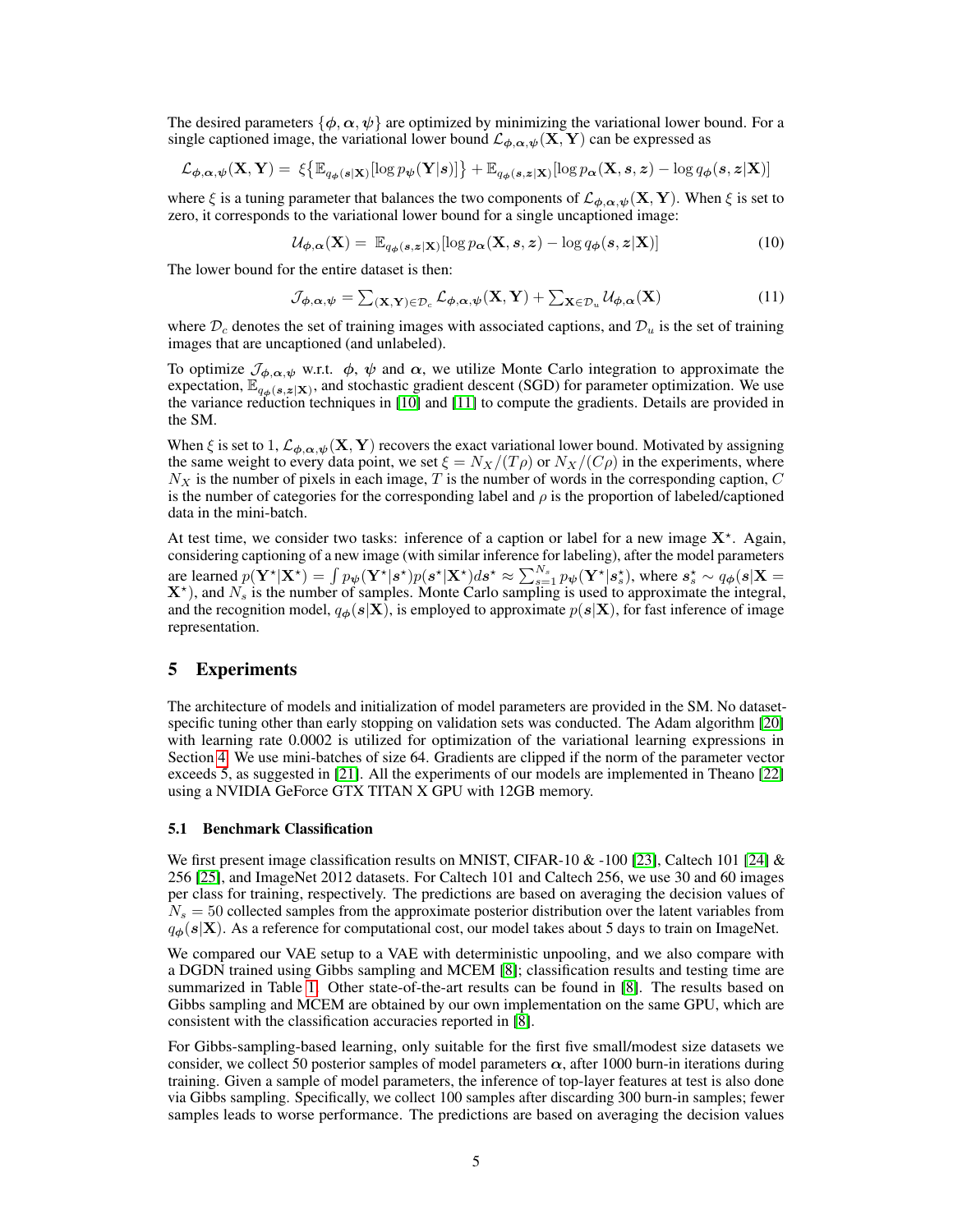<span id="page-5-0"></span>

| racio 1: Chabilitation crisi (70) and testing three (ms per magne) on centrimation |                    |              |               |         |              |             |             |                         |                         |      |       |             |             |             |      |
|------------------------------------------------------------------------------------|--------------------|--------------|---------------|---------|--------------|-------------|-------------|-------------------------|-------------------------|------|-------|-------------|-------------|-------------|------|
| Method                                                                             |                    | <b>MNIST</b> |               |         | CIFAR-10     |             |             |                         | CIFAR-100               |      |       |             | Caltech 101 | Caltech 256 |      |
|                                                                                    |                    | test         |               | test    | test         |             | test        |                         | test                    | test | test  |             | test        | test        | test |
|                                                                                    |                    | error        |               | time    | error        |             | time        |                         | error                   | time | error |             | time        | error       | time |
| Gibbs [8]                                                                          |                    | 0.37         | 3.1           |         |              | 8.21        |             | 10.4                    | 34.33                   | 10.4 | 12.87 |             | 50.4        | 29.50       | 52.3 |
| <b>MCEM [8]</b>                                                                    |                    | 0.45         |               | 0.8     |              | 9.04<br>1.1 |             |                         | 35.92                   | 1.1  | 13.51 |             | 8.8         | 30.13       | 8.9  |
| VAE-d                                                                              |                    | 0.42         | 0.007         |         | 10.74        |             | 0.02        |                         | 37.96                   | 0.02 | 14.79 |             | 0.3         | 32.18       | 0.3  |
|                                                                                    | VAE (Ours)<br>0.38 |              |               | 0.007   | 8.19         |             | 0.02        |                         | 35.01                   | 0.02 | 11.99 |             | 0.3         | 29.33       | 0.3  |
|                                                                                    |                    |              | ImageNet 2012 |         |              |             |             | ImageNet Pretrained for |                         |      |       |             |             |             |      |
| <b>Method</b>                                                                      |                    | $top-1$      |               | $top-5$ | test         |             | Caltech 101 |                         |                         |      |       | Caltech 256 |             |             |      |
|                                                                                    |                    |              | error         |         | error        |             | time        |                         | test time<br>test error |      |       | test error  |             | test time   |      |
|                                                                                    | <b>MCEM [8]</b>    |              | 37.9          |         | 16.1<br>14.4 |             |             | 6.85                    |                         | 14.1 |       | 22.10       |             | 14.2        |      |
|                                                                                    | VAE (Ours)         |              | 38.2          |         | 15.7         | 1.0         |             |                         | 6.91                    | 0.9  |       |             | 22.53       | 0.9         |      |
|                                                                                    |                    |              |               |         |              |             |             |                         |                         |      |       |             |             |             |      |

Table 1: Classification error  $(\% )$  and testing time (ms per image) on benchmarks.

of the collected samples (50 samples of model parameters  $\alpha$ , and for each 100 inference samples of latent parameters  $s$  and  $z$ , for a total of 5000 samples). With respect to the testing of MCEM, all data-dependent latent variables are integrated (summed) out in the expectation, except for the top-layer feature map, for which we find a MAP point estimate via gradient descent.

As summarized in Table [1,](#page-5-0) the proposed recognition model is *much* faster than Gibbs sampling and MCEM at test time (up to 400x speedup), and yields accuracy commensurate with these other two methods (often better). To illustrate the role of stochastic unpooling, we replaced it with deterministic unpooling as in [\[14\]](#page-8-13). The results, indicated as VAE-d in Table [1,](#page-5-0) demonstrate the powerful capabilities of the stochastic unpooling operation. We also tried VAE-d on the ImageNet 2012 dataset; however, the performance is much worse than our proposed VAE, hence those results are not reported.

### 5.2 Semi-Supervised Classification

We now consider semi-supervised classification. With each mini-batch, we use 32 labeled samples and 32 unlabeled samples, *i.e.*,  $\rho = 0.5$ .

|               | <b>TSVM</b> |                 | Deep generative model [26] |                          | Ladder network [27] | Our model     |                   |  |  |  |  |
|---------------|-------------|-----------------|----------------------------|--------------------------|---------------------|---------------|-------------------|--|--|--|--|
|               |             | $M1+TSVM$       | $M1+M2$                    | F-full-                  | $\Gamma$ -conv      | $\xi=0$       | $I = N_x/(C\rho)$ |  |  |  |  |
| 10            | 16.81       | $11.82 + 0.25$  | $3.33 + 0.14$              | $1.06 + 0.37$            | $0.89 + 0.50$       | $5.83 + 0.97$ | $1.49 + 0.36$     |  |  |  |  |
| -60           | 6.16        | $5.72 + 0.05$   | $2.59 + 0.05$              | $\sim$                   | $0.82 + 0.17*$      | $2.19 + 0.19$ | $0.77 + 0.09$     |  |  |  |  |
| 100           | 5.38        | $4.24 \pm 0.07$ | $2.40 + 0.02$              | $0.84 + 0.08$            | $0.74 + 0.10*$      | $1.75 + 0.14$ | $0.63 + 0.06$     |  |  |  |  |
| 300           | 3.45        | $3.49 + 0.04$   | $2.18 \pm 0.04$            | $\overline{\phantom{0}}$ | $0.63 + 0.02*$      | $1.42 + 0.08$ | $0.51 + 0.04$     |  |  |  |  |
| $\sim$ $\sim$ |             |                 |                            |                          |                     |               |                   |  |  |  |  |

<span id="page-5-1"></span>Table 2: Semi-supervised classification error  $(\%)$  on MNIST. N is the number of labeled images per class.

\*These results are achieved with our own implementation based on the publicly available code.

MNIST We first test our model on the MNIST classification benchmark. We randomly split the 60,000 training samples into a 50,000-sample training set and a 10,000-sample validation set (used to evaluate early stopping). The training set is further randomly split into a labeled and unlabeled set, and the number of labeled samples in each category varies from 10 to 300. We perform testing on the standard 10,000 test samples with 20 different training-set splits.

Table [2](#page-5-1) shows the classification results. For  $\xi = 0$ , the model is trained in an *unsupervised* manner. When doing unsupervised learning, the features extracted by our model are sent to a separate transductive SVM (TSVM). In this case, our results can be directly compared to the results of the M1+TSVM model [\[26\]](#page-8-25), demonstrating the effectiveness of our recognition model in providing good representations of images. Using 10 labeled images per class, our semi-supervised learning approach with  $\xi = N_x/(C\rho)$  achieves a test error of 1.49, which is competitive with state-of-the-art results [\[27\]](#page-8-26). When using a larger number of labeled images, our model consistently achieves the best results.

ImageNet 2012 ImageNet 2012 is used to assess the scalability of our model to large datasets (also considered, for supervised learning, in Table [1\)](#page-5-0). Since no comparative results exist for semisupervised learning with ImageNet, we implemented the 8-layer AlexNet [\[2\]](#page-8-1) and the 22-layer GoogLeNet [\[4\]](#page-8-3) as the supervised model baselines, which were trained by utilizing only the labeled data<sup>[1](#page-5-2)</sup>. We split the 1.3M training images into a labeled and unlabeled set, and vary the proportion

<span id="page-5-2"></span><sup>&</sup>lt;sup>1</sup>We use the default settings in the Caffe package, which provide a top-1 accuracy of 57.1% and 68.7%, as well as a top-5 accuracy of 80.2% and 88.9% on the validation set for AlexNet and GoogLeNet, respectively.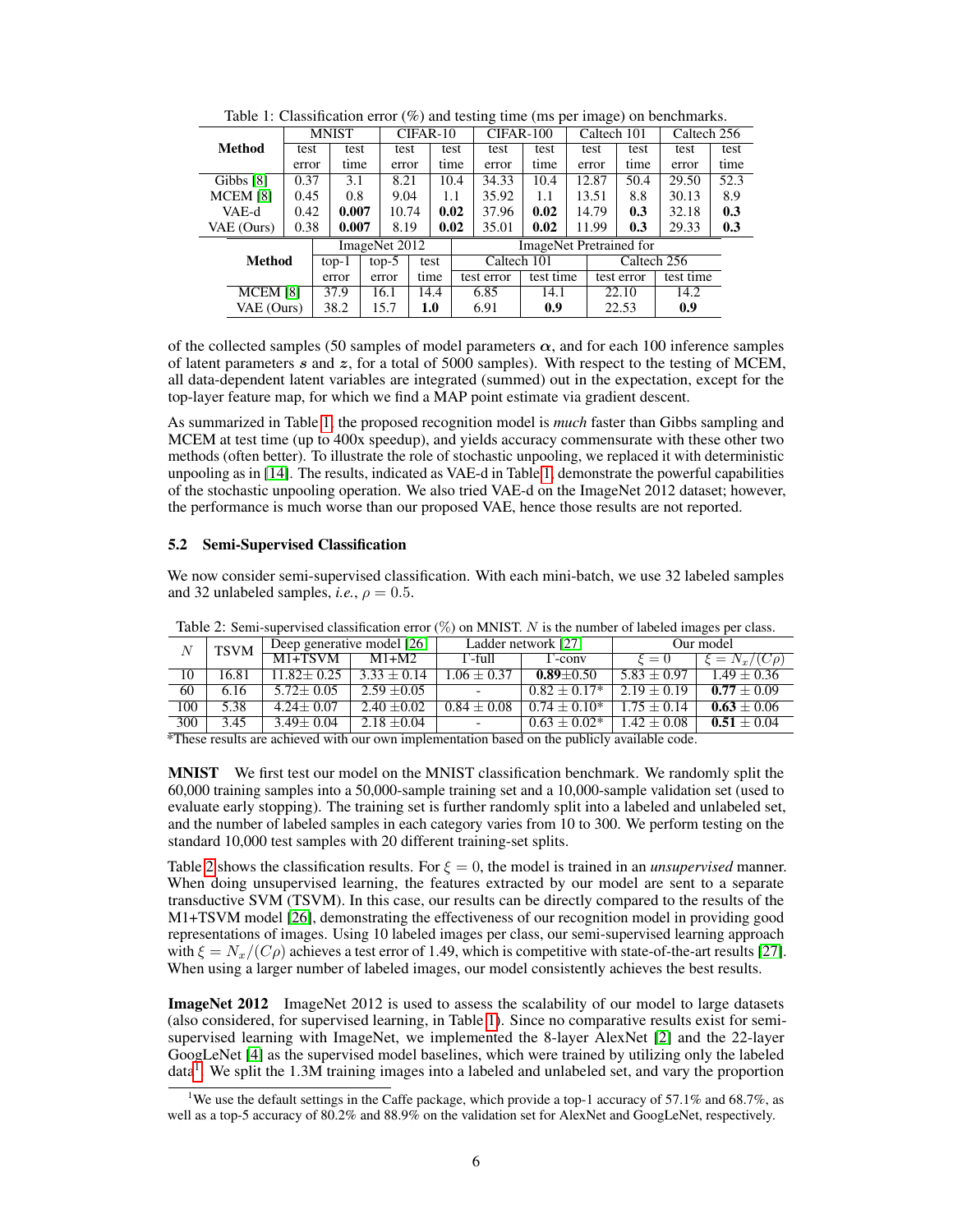of labeled images from 1% to 100%. The classes are balanced to ensure that no particular class is over-represented, *i.e.*, the ratio of labeled and unlabeled images is the same for each class. We repeat the training process 10 times, and each time we utilize different sets of images as the unlabeled ones.

Figure [1](#page-6-0) shows our results, together with the baselines. Tabulated results and a plot with error bars are provided in the SM. The variance of our model's results (caused by different randomly selected labeled examples) is around  $1\%$  when considering a small proportion of labeled images (less than 10% labels), and the variance drops to less than 0.2% when the proportion of labeled images is larger than 30%. As can be seen from Figure [1,](#page-6-0) our semi-supervised learning approach with 60% labeled data achieves comparable results  $(61.24\%$  top-1 accuracy) with the results of full datasets (61.8% top-1 accuracy), demonstrating the effectiveness of our approach for semi-supervised classification. Our model provides consistently better results than AlexNet [\[2\]](#page-8-1) which has a similar five convolutional layers architecture as ours. Our model is outperformed by GoogLeNet when more labeled images are provided. This is not

<span id="page-6-0"></span>

Figure 1: Semi-supervised classification accuracy on the validation set of ImageNet 2012.

surprising since GoogLeNet utilizes a considerably more complicated CNN architecture than ours.

To further illustrate the role of each component of our model, we replaced the Bayesian SVM with a softmax classifier (see discussion at the end of Section [3.1\)](#page-2-2). The softmax results are slightly worse, and provided in the SM. The gap between the results of Bayesian SVM and softmax are around  $1\%$ when the proportion of labeled images is less  $30\%$  and drop to around  $0.5\%$  when a larger proportion of labeled images is considered (larger than 30%). This further illustrates that the performance gain is primarily due to the semi-supervised learning framework used in our model, rather than the discriminative power of the SVM.

## 5.3 Image Captioning

We present image captioning results on three benchmark datasets: Flickr8k [\[29\]](#page-8-27), Flickr30k [\[30\]](#page-8-28) and Microsoft (MS) COCO [\[31\]](#page-8-29). These datasets contain 8000, 31000 and 123287 images, respectively. Each image is annotated with 5 sentences. For fair comparison, we use the same pre-defined splits for all the datasets as in [\[5\]](#page-8-4). We use 1000 images for validation, 1000 for test and the rest for training on Flickr8k and Flickr30k. For MS COCO, 5000 images are used for both validation and testing. The widely used BLEU metric [\[32\]](#page-8-30) and sentence perplexity  $(\mathcal{PPL})$  are employed to quantitatively evaluate the performance of our image captioning model. A low  $PPL$  indicates a better language model. For the MS COCO dataset, we further evaluate our model with metrics METEOR [\[33\]](#page-8-31) and CIDEr [\[34\]](#page-8-32). Our joint model takes three days to train on MS COCO.

We show results for three models: (i) *Two-step model*: this model consists of our generative and recognition model developed in Section [2](#page-1-3) to analyze images alone, in an *unsupervised* manner. The extracted image features are fed to a separately trained RNN. (ii) *Joint model*: this is the joint model developed in Sections [2](#page-1-3) and [3.2.](#page-3-2) (iii) *Joint model with ImageNet*: in this model training is performed in a semi-supervised manner, with the training set of ImageNet 2012 treated as uncaptioned images, to complement the captioned training set.

The image captioning results are summarized in Table [3.](#page-7-0) Our two-step model achieves better performance than similar baseline two-step methods, in which VggNet [\[3\]](#page-8-2) and GoogLeNet [\[4\]](#page-8-3) were used as feature extractors. The baseline VggNet and GoogLeNet models require labeled images for training, and hence are trained on ImageNet. By contrast, in our two-step approach, the deep model is trained in an *unsupervised* manner, using uncaptioned versions of images from the training set. This fact may explain the improved quality of our results in Table [3.](#page-7-0)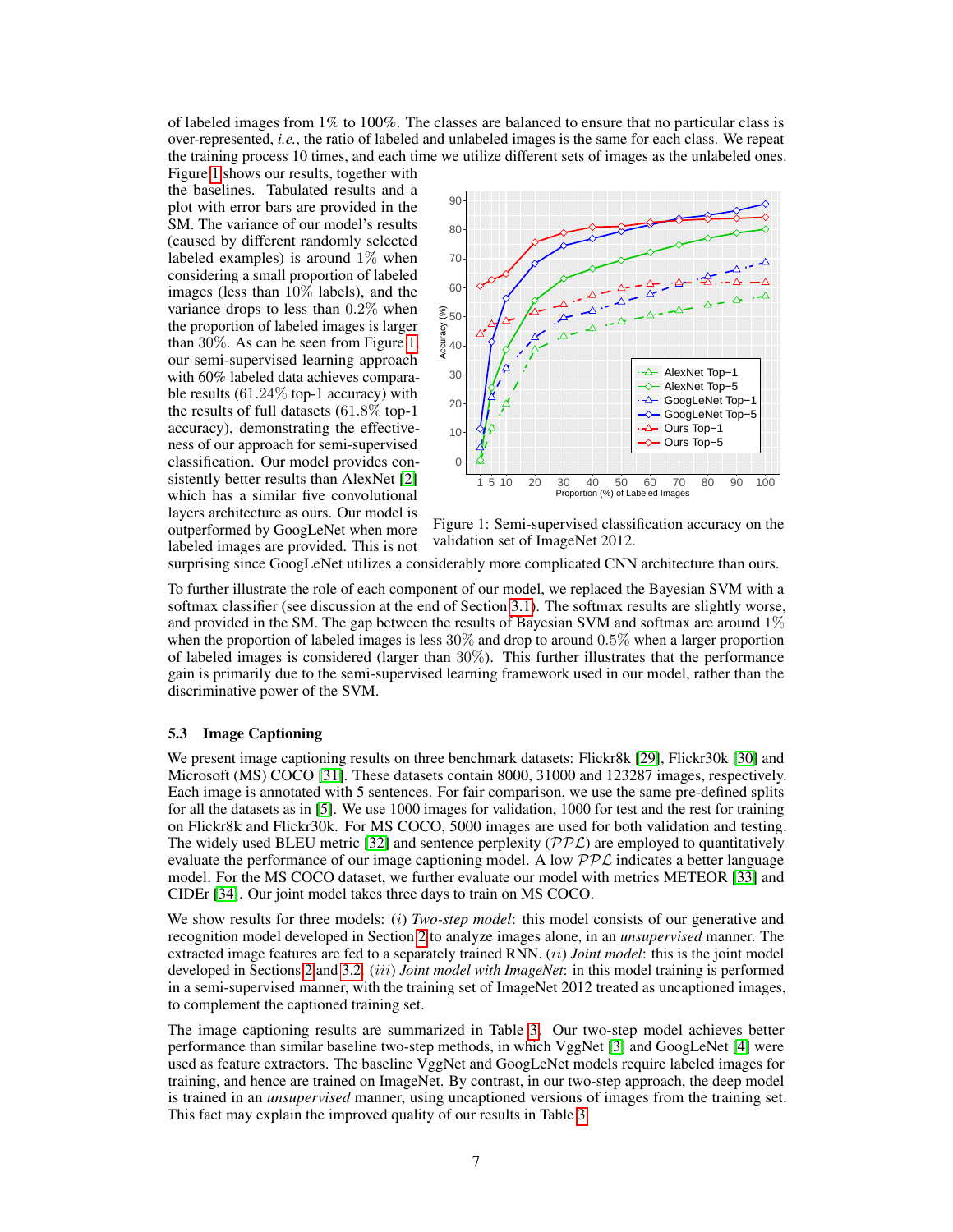| <b>Method</b>                                    |                                                  | Flickr8k |       |       | <b>Flickr30k</b> |               |       |       |                   |       |
|--------------------------------------------------|--------------------------------------------------|----------|-------|-------|------------------|---------------|-------|-------|-------------------|-------|
|                                                  | $B-1$                                            | $B-2$    | $B-3$ | $B-4$ | PPL              | $B-1$         | $B-2$ | $B-3$ | $B-4$             | PPL   |
| <b>Baseline results</b>                          |                                                  |          |       |       |                  |               |       |       |                   |       |
| VggNet+RNN                                       | 0.56                                             | 0.37     | 0.24  | 0.16  | 15.71            | 0.57          | 0.38  | 0.25  | 0.17              | 18.83 |
| GoogLeNet+RNN                                    | 0.56                                             | 0.38     | 0.24  | 0.16  | 15.71            | 0.58          | 0.39  | 0.26  | 0.17              | 18.77 |
| Our two step model                               | 0.61                                             | 0.41     | 0.27  | 0.17  | 15.82            | 0.61          | 0.41  | 0.27  | 0.17              | 18.73 |
| Our results with other state-of-the-art results  |                                                  |          |       |       |                  |               |       |       |                   |       |
| Hard-Attention [6]                               | 0.67                                             | 0.46     | 0.31  | 0.21  |                  | 0.67          | 0.44  | 0.30  | 0.20              |       |
| Our joint model                                  | 0.70                                             | 0.49     | 0.33  | 0.22  | 15.24            | 0.69          | 0.50  | 0.35  | 0.22              | 16.17 |
| Our joint model with ImageNet                    | 0.72                                             | 0.52     | 0.36  | 0.25  | 13.24            | 0.72          | 0.53  | 0.38  | 0.25              | 15.34 |
| State-of-the-art results using extra information |                                                  |          |       |       |                  |               |       |       |                   |       |
| Attributes-CNN+RNN [7]                           | 0.74                                             | 0.54     | 0.38  | 0.27  | 12.60            | 0.73          | 0.55  | 0.40  | 0.28              | 15.96 |
| <b>Method</b>                                    | <b>MS COCO</b>                                   |          |       |       |                  |               |       |       |                   |       |
|                                                  |                                                  |          |       | $B-3$ | $B-4$            | <b>METEOR</b> |       | CIDEr | $\mathcal{PPL}^-$ |       |
|                                                  | <b>Baseline</b> results                          |          |       |       |                  |               |       |       |                   |       |
| VggNet+RNN                                       |                                                  |          |       | 0.28  | 0.19             | 0.19          |       | 0.56  | 13.16             |       |
| GoogLeNet+RNN                                    |                                                  |          |       | 0.26  | 0.17             | 0.19          |       | 0.55  | 14.01             |       |
| Our two step                                     |                                                  |          |       | 0.27  | 0.18             | 0.20          |       | 0.58  | 13.46             |       |
|                                                  | Our results with other state-of-the-art results  |          |       |       |                  |               |       |       |                   |       |
| <b>DMSM</b> [28]                                 |                                                  |          |       |       | 0.26             | 0.24          |       |       | 18.10             |       |
| Hard-Attention [6]                               |                                                  |          |       |       | 0.25             | 0.23          |       |       |                   |       |
| Our joint model                                  |                                                  |          |       |       | 0.26             | 0.22          |       | 0.89  | 11.57             |       |
|                                                  | Our joint model with ImageNet                    |          |       |       | 0.28             | 0.24          |       | 0.90  | 11.14             |       |
|                                                  | State-of-the-art results using extra information |          |       |       |                  |               |       |       |                   |       |
|                                                  | Attributes-CNN+LSTM [7]                          |          |       |       | 0.31             | 0.26          |       | 0.94  | 10.49             |       |

<span id="page-7-0"></span>Table 3: BLEU-1,2,3,4, METEOR, CIDEr and  $\mathcal{PPL}$  metrics compared to other state-of-the-art results and baselines on Flickr8k, Flickr 30k and MS COCO datasets.

It is worth noting that our *joint* model yields significant improvements over our two-step model, nearly 10% in average for BLEU scores, demonstrating the importance of inferring a shared latent structure. It can also be seen that our improvement with semi-supervised use of ImageNet is most significant with the small/modest datasets (Flickr8k and Flickr30k), compared to the large dataset (MS COCO). Our model performs better than most image captioning systems. The only method with better performance than ours is [\[7\]](#page-8-6), which employs an intermediate image-to-attributes layer, that requires determining an extra attribute vocabulary. Examples of generated captions from the validation set of ImageNet 2012, *which has no ground truth captions and is unseen during training* (the semi-supervised learning only uses the training set of ImageNet 2012), are shown in Figure [2.](#page-7-1)

<span id="page-7-1"></span>

Figure 2: Examples of generated caption from unseen images on the validation dataset of ImageNet.

# 6 Conclusions

A recognition model has been developed for the Deep Generative Deconvolutional Network (DGDN) [\[8\]](#page-8-7), based on a novel use of a deep CNN. The recognition model has been coupled with a Bayesian SVM and an RNN, to also model associated labels and captions, respectively. The model is learned using a variational autoencoder setup, and allows semi-supervised learning (leveraging images without labels or captions). The algorithm has been scaled up with a GPU-based implementation, achieving results competitive with state-of-the-art methods on several tasks (and novel semi-supervised results).

# Acknowledgements

This research was supported in part by ARO, DARPA, DOE, NGA, ONR and NSF. The Titan X used in this work was donated by the NVIDIA Corporation.